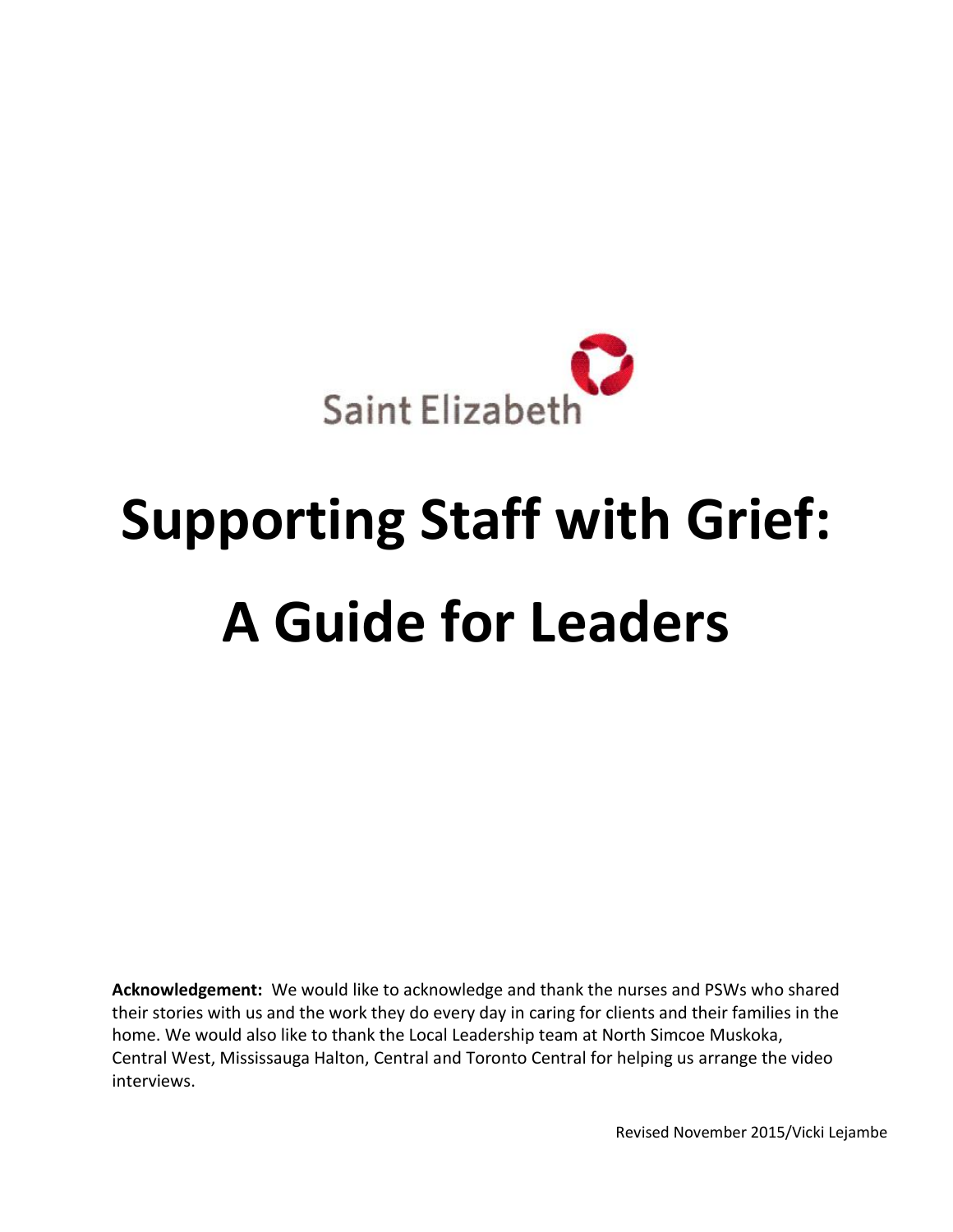## **WHAT STAFF MAY EXPERIENCE**

As health care providers caring for clients in the homes, workers are faced with many things including losing clients from expected planned deaths or sudden deaths. Similar to family members, health care providers experience grief.

**Grief** is the personal emotional response experiences where there is a loss.

**Bereavement** is the experience of the death of a significant loved one.

The loss to health care workers may be the loss of the client they cared for deeply, the loss of time or the result of other losses. For example, imagine caring for someone twice a day every day for 10 years. Seeing this client was a part of who they are, what they do as health care workers.

Health care workers may experience many different reactions to grief depending on their relationship to the client and family.

# **What might staff experience?**

| Normal <i>physical</i> reactions:                                                                                                                                                                                                              | Normal cognitive reactions:                                                                                                                                                             |
|------------------------------------------------------------------------------------------------------------------------------------------------------------------------------------------------------------------------------------------------|-----------------------------------------------------------------------------------------------------------------------------------------------------------------------------------------|
| Feelings of hollowness in the stomach<br>$\circ$<br>Tightness in the chest<br>$\circ$<br>Heart palpitations<br>$\circ$<br>Weakness and lack of energy<br>$\circ$<br>Gastrointestinal disturbances<br>$\circ$<br>Weight gain or loss<br>$\circ$ | <b>Disbelief</b><br>$\bullet$<br>Denial<br>$\bullet$<br>Confusion<br>$\bullet$<br>Inability to concentrate<br>$\bullet$<br>Preoccupation with or dreams of the<br>$\bullet$<br>deceased |
| Normal emotional reactions:<br><b>Emotional numbness</b><br>Relief<br>Fear, anger<br>Guilt, sadness<br>Loneliness<br>Abandonment<br>Despair<br>Ambivalence<br>Need to review the death                                                         | Normal social reactions:<br>Being on auto pilot<br>Withdrawal from others<br>$\bullet$<br>Dependence on others<br>$\bullet$<br>Fear of being alone<br>$\bullet$                         |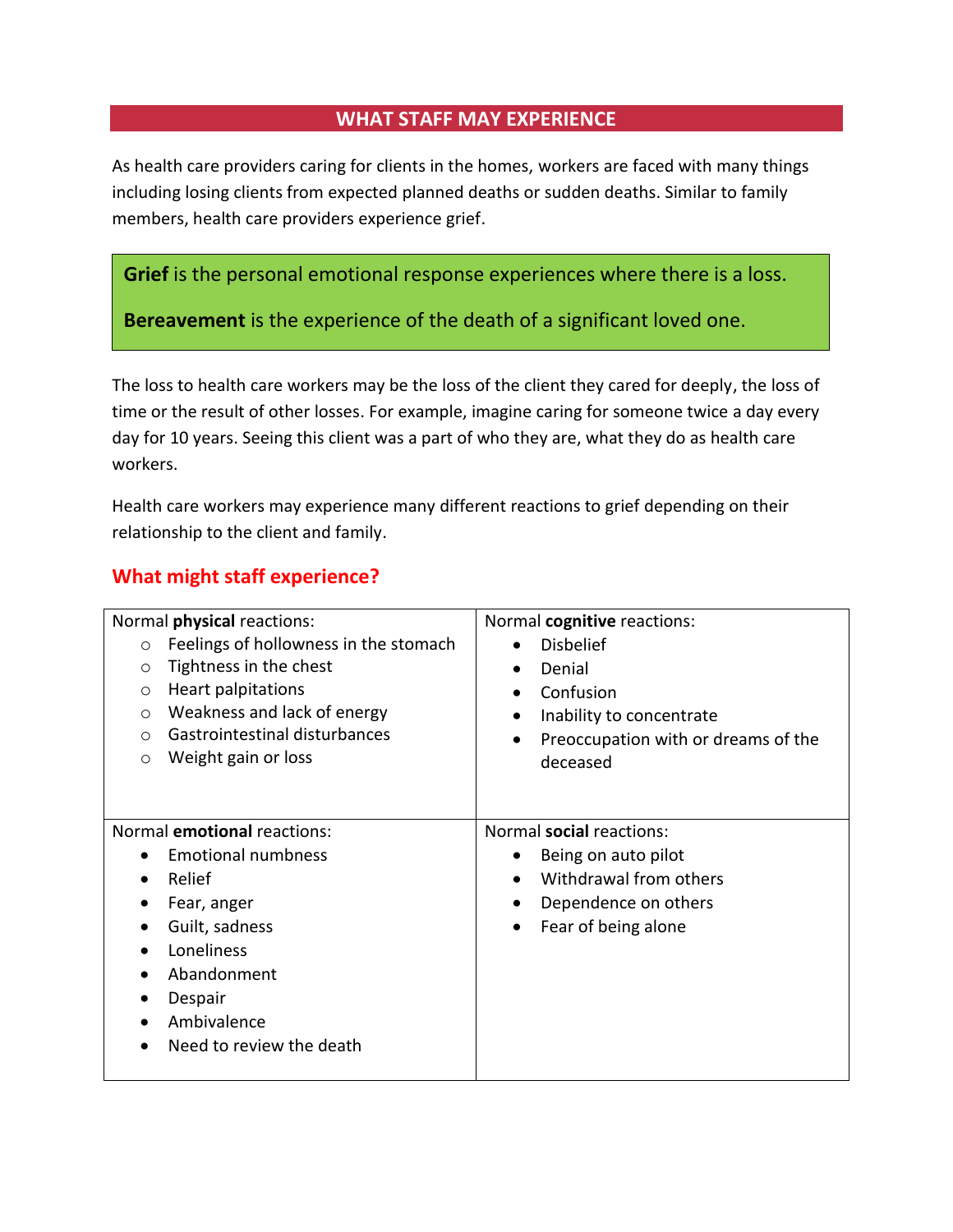## **Health Care Workers Grief Journey**

- **To accept the reality of the loss:** Common emotions and experiences including shock, numbness and disbelief. The person may feel physical responses including palpitations, crying, and physical symptoms of shock. In cases where the workers have cared for the client for a long time they many feel a sense of relief for the deceased.
- **To experience the pain of grief:** Once the numbness and shock begins to fade, the health care worker start to feel the emotional pain of the grieving. Common emotions and experiences include sadness, anger, guilt, feelings of anxiety, regret, insomnia, social withdrawal, restlessness, searching behaviour.
- **<sup>❖</sup> To adjust to an environment in which the deceased is missing:** This is where the healthcare worker begins to adjust to the client not being a part of their work life. They are seeing other clients and developing new relationships and interests. The losses are not forgotten but become an integral part of their life. The health care provider begins to become more interested in work related clients, physical symptoms subside, emotions begin to settle down and their ability to remember their client is done with less pain.
- **To rebuild a new life:** Finally, as grief proceeds, the healthcare worker begin to reinvest their energy into new activities and relationships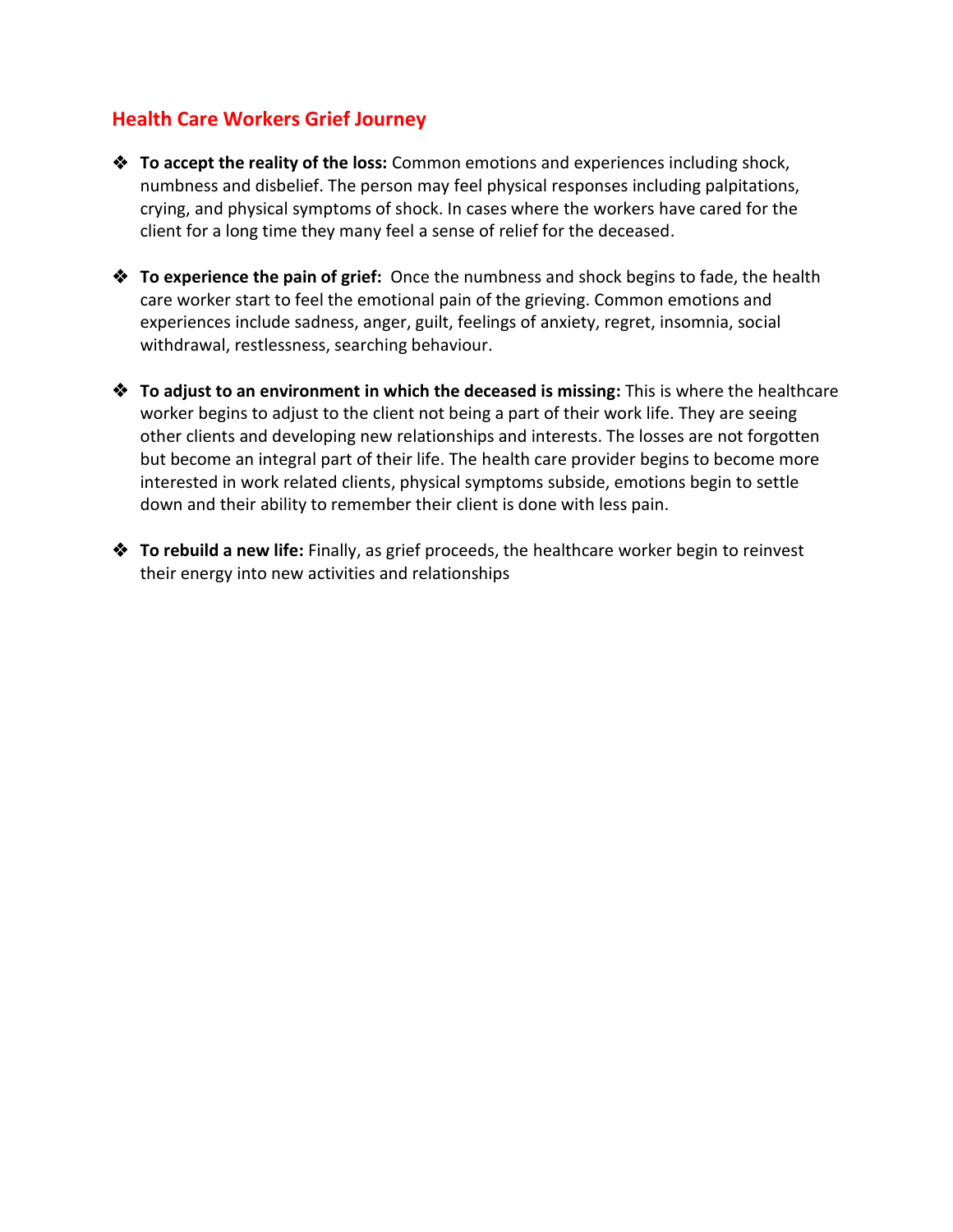## **HOW TO SUPPORT STAFF WITH GRIEF**

Support for grieving, teaching people about the grieving process, ensuring that the process is moving and productive are all involved in comprehensive care. The following strategies should be used in supporting staff with their grief as a means to address their health and well-being.

# **☆ Communication**

There are two key pieces to communicating that were important to staff:

- 1. **Letting staff know that a client has died** use the internal email or voicemail system to communicate to staff when a client dies recognizing not all staff are working at the time of the client death. This was especially important to PSWs who shared how upsetting it was when they were working and did not find a client on their board and they were not sure if the client was moved to another staff or if they died.
- 2. **Asking staff about how they are doing** it is also important for local leaders to acknowledge the impact a client's death has on staff members. Checking in with the staff who were involved with a client and inquiring how they are doing and asking them what they may need (eg. lighter schedule for a couple of days, a day off).

Here are some questions you can use:

How are you? Are you okay? How are you dealing with the loss of Mrs. Smith? Is there anything I can do for you? I am happy you were there to support this client

# **Education for staff: formal or informal**

Staff identified receiving education on grief and bereavement was needed to support clients and families and managing their own grief and supporting team members. Consider supporting staff to participate in local palliative care education activities so they can increase their knowledge about providing palliative and end of life care.

It is also important to remind staff that grief is a normal, healthy process. You can assist staff with their grief by:

- Listening
- Explaining the grief process
- Normalizing the grief process
- Explaining that the grief experience is different for everybody
- Understanding that people cope with grief in different ways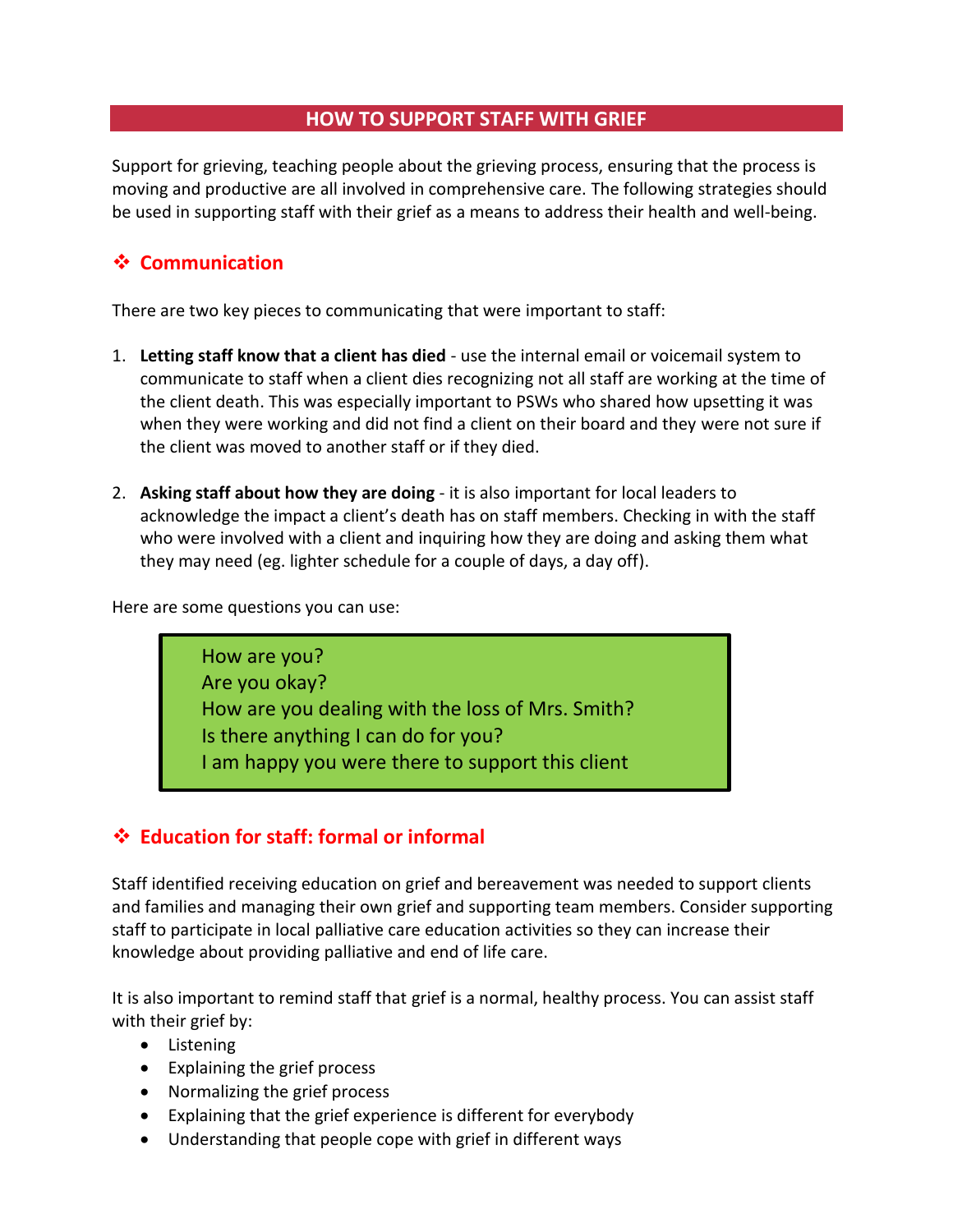Providing staff with information on grief and bereavement education that is offered at Saint Elizabeth may also be helpful. A number of Grief and Bereavement resources are available including:

- @Your Side Colleague Palliative Care Modules for Nurses and PSWs
- Videos on SE On the Go Blackberry app
- Staff handout on What is Grief? (see Appendix A)

## **Peer Support**

Staff identified peer support as the most beneficial level of support when they are experiencing grief. They often look to one another for support and these relationships can be very helpful as they are grieving a loss of a client.

Encouraging staff to get together with other team members and reminisce amongst one another after a client dies provides staff with an opportunity for personal closure. If your team has had a number of deaths, you may also need to set time in your team time to discuss clients who have died and discuss how the team can support one another.

Staff may also find talking to other members of the health care team as helping including the primary physician, Nurse Practitioner or Care Coordinator.

# **Debrief with Staff after the Death**

Consider providing staff the opportunity to participate in a client debrief session as this provides staff the opportunity to discuss the death, reflect on care activities, and review what went well and what could have been done differently. This not only supports staff to process the death of the client but also support learning opportunities. A debriefing could take place after a client's death or after multiple deaths of clients. The supervisor or other member of the leadership team can help the team process the information being shared while at the same time assesses the need for individuals who might benefit from further support and arrange for individual follow-up.

Not sure when there is the need for debriefing? Considering the staff's mood can provide a clear indication about the type and level of distress being experienced. Whether the experience of distress is moral, emotional, psychological, or spiritual in nature, if it's occurring within one or more of the team, the whole team likely needs some support. There may be somber mood with signs such as an unusual quietness, less conversation, less responsiveness to each other and to clients, less expressed interest in each other, and obvious signs of sadness such as frequent sighing or easy tearfulness.

You may have been directly involved or had knowledge of the client's death. It is important for you to keep a finger on the pulse of the staff and if you have concerns with the team, debriefing should follow as soon as possible.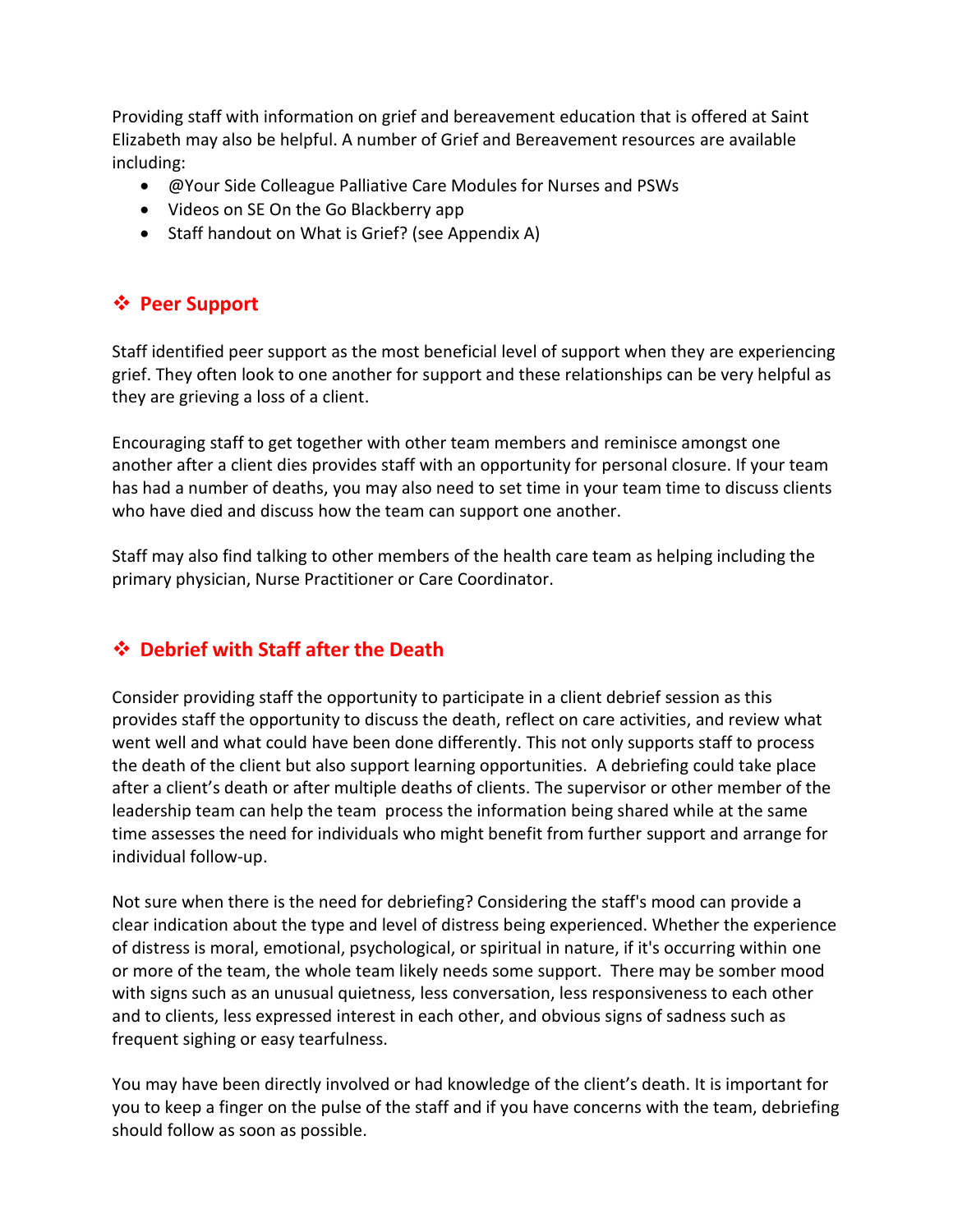#### **How to Facilitate a Debrief**

5 key steps to facilitating a debrief:

- 1. Introduction: Supervisor establishes the group goals and rules and reinforces the need for confidentiality about anything that transpires within the group. For example, "we are here today to debrief about the care provided to Mrs. Jones. We need to respect each other and maintain confidentiality in what is shared today."
- 2. Fact gathering: Each staff person describes what happened (the facts).
- 3. Reflection: Led by the Supervisor, the team examines its feelings, thoughts, and responses to the event experienced. If the debriefing session happens soon after the event occurred, there might not be any symptoms. If some time has elapsed since the event, team members may be experiencing symptoms.
- 4. Support: The Supervisor offers guidance on what happened, examining both positive and negative aspects of the event including possible learning opportunities (eg. how to cope with the stress) in an effort to help staff achieve a sense of closure.
- 5. Follow up: The Supervisor may identify specific individuals who require additional support and makes plans for follow up.

## **Case Example**

A 41 year old male was admitted to service with end stage lung cancer. He lived at home with his spouse and 2 young daughters, ages 3 and 6. Due to the spread of his cancer to his neck, physicians believed that the client had a high risk of bleeding as the tumor was compressing on his carotid artery. The client and spouse were very realistic in what to expect. The client shared with the nurses that he wished to die at home and remain as alert as possible so he could interact with his family even if it meant being in pain. The nurses explained the risk of bleeding to the client and he agreed that when and if he started to bleed he would tell the nurses to administer sedative medications to the client. The nurses requested palliative sedation orders and medications were delivered to the home in the event of bleeding.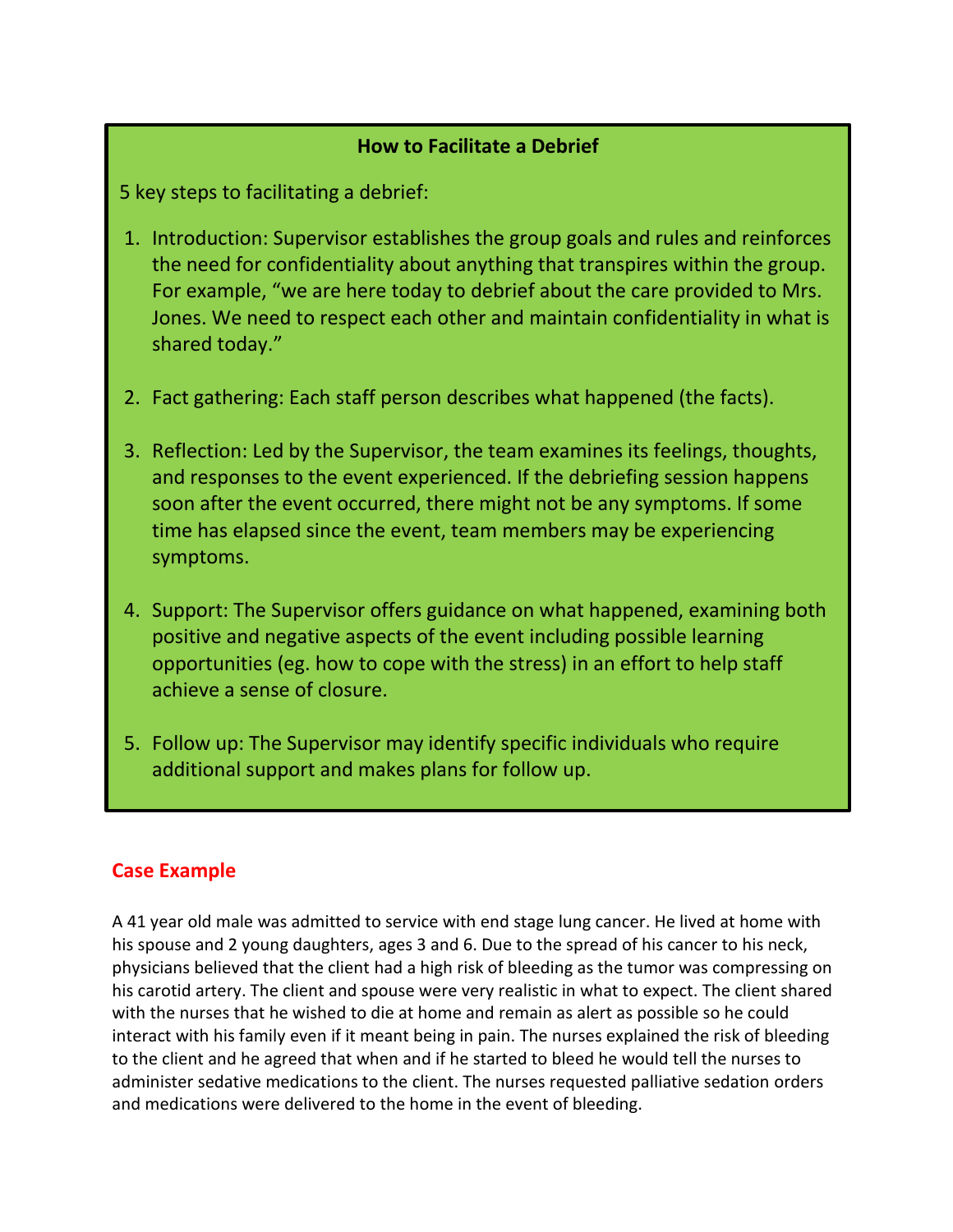Over the next few weeks the nurses cared for this client including providing symptom management and developed a trusting relationship with the client and family. Once they noticed a decline in his functional status they began to talk to the client and spouse about the changes and put a plan in place in the event that the client began to bleed or was in the last hours of life. The plan included creating a craft box and code word so the spouse knew when to have the girls go to another room and play with the craft supplies.

The day came when the nurses received the call from the spouse that the client was bleeding from the tumor on his neck. The nurses and the physician arrived at the home and confirmed with the client and spouse what was happening and that the client was in the last hours of living. The nurses used the code word and the spouse set the children up in another room away from the situation. The client requested that he be sedated and the nurses and physician began to administer the sedative medication.

The client bled out profusely over a 4 hour period before he died. The nurses notified their supervisor of the death and that this was a difficult death. The supervisor kept in touch with the nurses by phone over the next week and one nurse shared how she was not coping well requesting time off. The spouse send a thank you card to the nurses acknowledging their hard work for letting her husband die at home as his wished. The Supervisor was aware that the nurses were experiencing distress related to the final hours before the client died and arranged a debrief two weeks after the death.

## **The Debrief events:**

- 1. At the beginning of the meeting the Supervisor thanked the nurses for joining the meeting and reminded them of the need for confidentiality in whatever was discussed
- 2. The nurses shared the events of what happened
- 3. The nurses shared how they feel guilty about what happened and that they couldn't do anything more to help this client die a peaceful death. The one nurse shared how she was not sleeping as she kept dreaming of the events including the client bleeding everywhere.
- 4. The Supervisor reflected back to the nurses that the client's goals were to die at home with his family. The Supervisor acknowledged the client's needs to be in control at all times including being the one to direct the nurses when he would be sedated. The Supervisor acknowledge that no one really knew if he would bleed out and there are very few nurses who have ever had to experience this and they did an amazing job in a difficult situation. The Supervisor shared how they met his goals of remaining in his home with his family, he controlled when he would be sedated and that despite the nurses feeling like they didn't provide good care – the spouse was so thankful that her husband died at home, her children were taken care of during the last hours and that she was prepared enough to support the home death and continue on after the death. The Supervisor told the nurses repeatedly what a great job they did and how proud she was of them, how they supported this client, family, the physician and one another in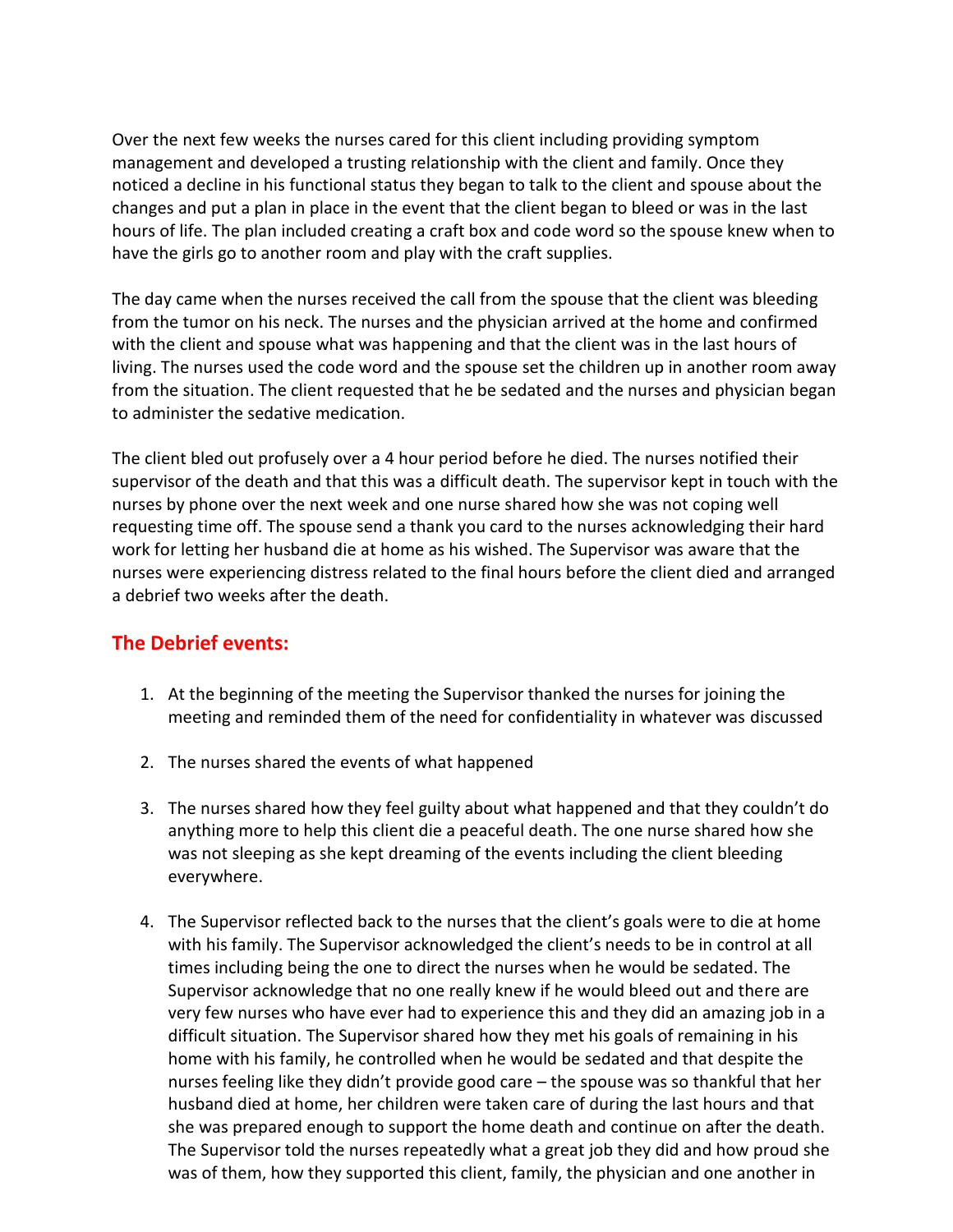such a difficult situation (positive aspects). The nurses cried with the supervisor and was shared that they felt much better at the end of the session.

5. The Supervisor made contact a couple of times a week for the next couple of weeks and offered staff the EAP contact information to the nurses for additional support. Both nurses were feeling much better about the situation happy to be given opportunity to debrief and the one nurse shared that she is no longer having dreams.

## **Attending the Funeral or Memorial Service**

Attending a client funeral can be very helpful to health care workers. It is an opportunity to see the client's family and hear the stories about as a person and not just someone you cared for when they were sick. Remind staff the opportunity to attend client funerals and this may require being flexible in the staffs' work schedules. Keep in mind not everyone wishes to attend funerals. Staff should make themselves aware of any cultural expressions of grief that may be upsetting to them, for example, loud sobbing and crying and as a result they may wish to attend the funeral with other team members.

#### **Arranging an Event to Remember Clients**

Finding a celebration of life service or group event to celebrate the lives of the clients they care for can be helpful. This maybe time at team meetings to light a candle, say a prayer and talk about the clients that staff have cared for who have died. This will take place during Hospice Palliative Care Week in May 2015 – more information to come.

## **Staff may Need Formal Support**

There may be some staff who have had repeated deaths over a period of time and as a result may struggle with their grief. Their grief may even be impacting their work life and/or personal life. If you are concerned about a staff that may be going through this compounded grief, approach them and ask them about what is happening. These individuals may need to access formal supports like EAP or a bereavement counsellor in the community they work/live such as the bereavement services (if available) at a local Hospice.